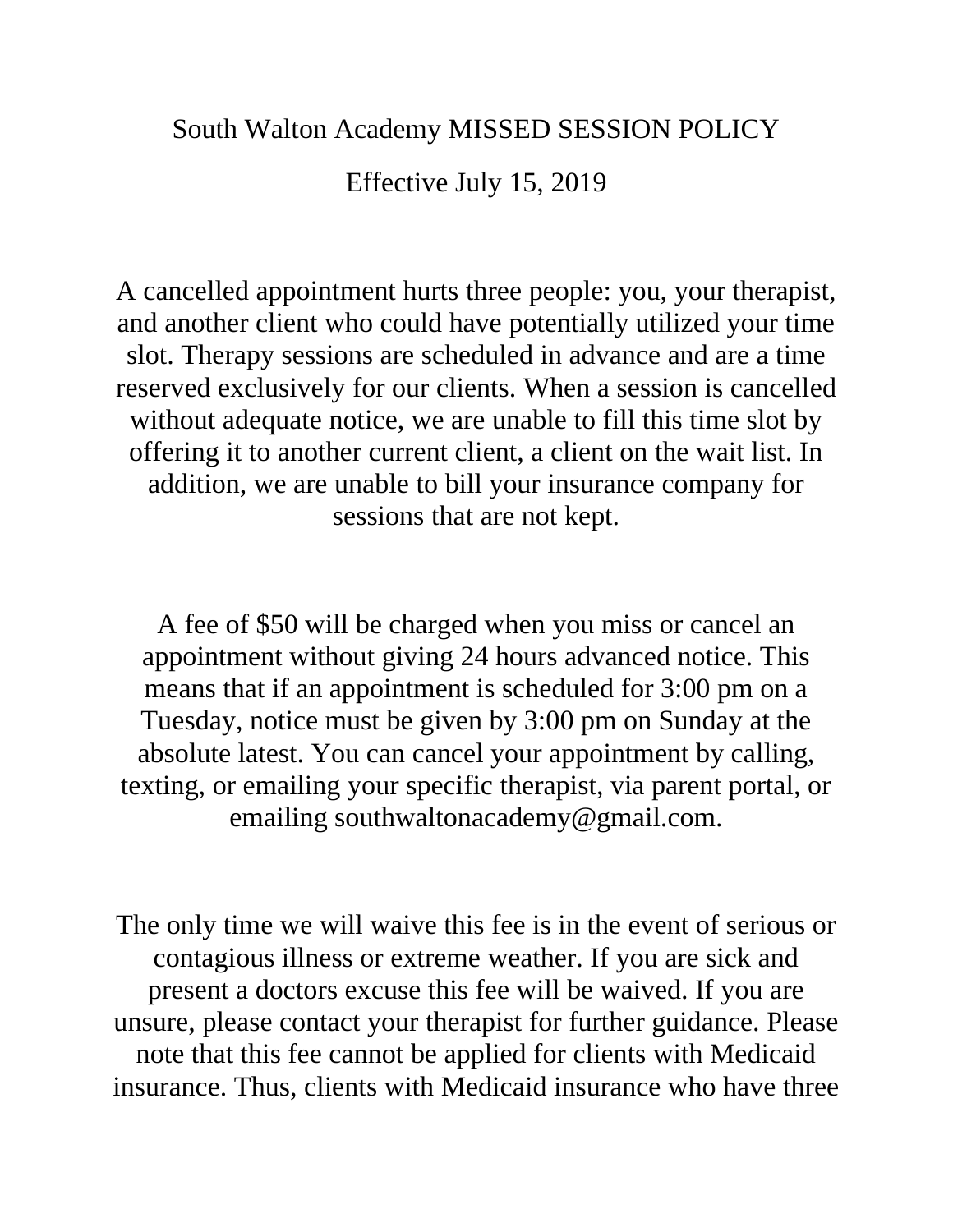or more late cancellations or missed sessions may be referred to other providers should there be indication that the pattern will continue.

South Walton Academy clients: Please note that your therapist cannot charge you or your insurance for missed sessions or late cancellations. This means that your appointment slot could have been filled with a client who paid, however your therapist will lose money or the opportunity to schedule another client if you late cancel or do not show up. Because of this, three or more late cancellations for South Walton Academy clients within a sixmonth period could result in immediate discharge and referral elsewhere.

Additionally, please understand that therapy should be viewed as any other important medical appointment would be viewed.

While it is a time commitment, this is for your personal betterment and consistency is key in order to achieve this. That being said, two consecutive missed appointments without first reaching out to the therapist, attempting to reschedule, or otherwise indicating clear commitment to treatment, can result in termination of the therapeutic relationship. If you miss two or more scheduled appointments within a 30 day time period without cancelling or rescheduling in accordance with cancellation policy of 24 hours' advance notice, the therapeutic relationship will be terminated. Your case may be reopened at any time should you so choose, however you may be placed on a waiting list if there are other clients waiting to use your time